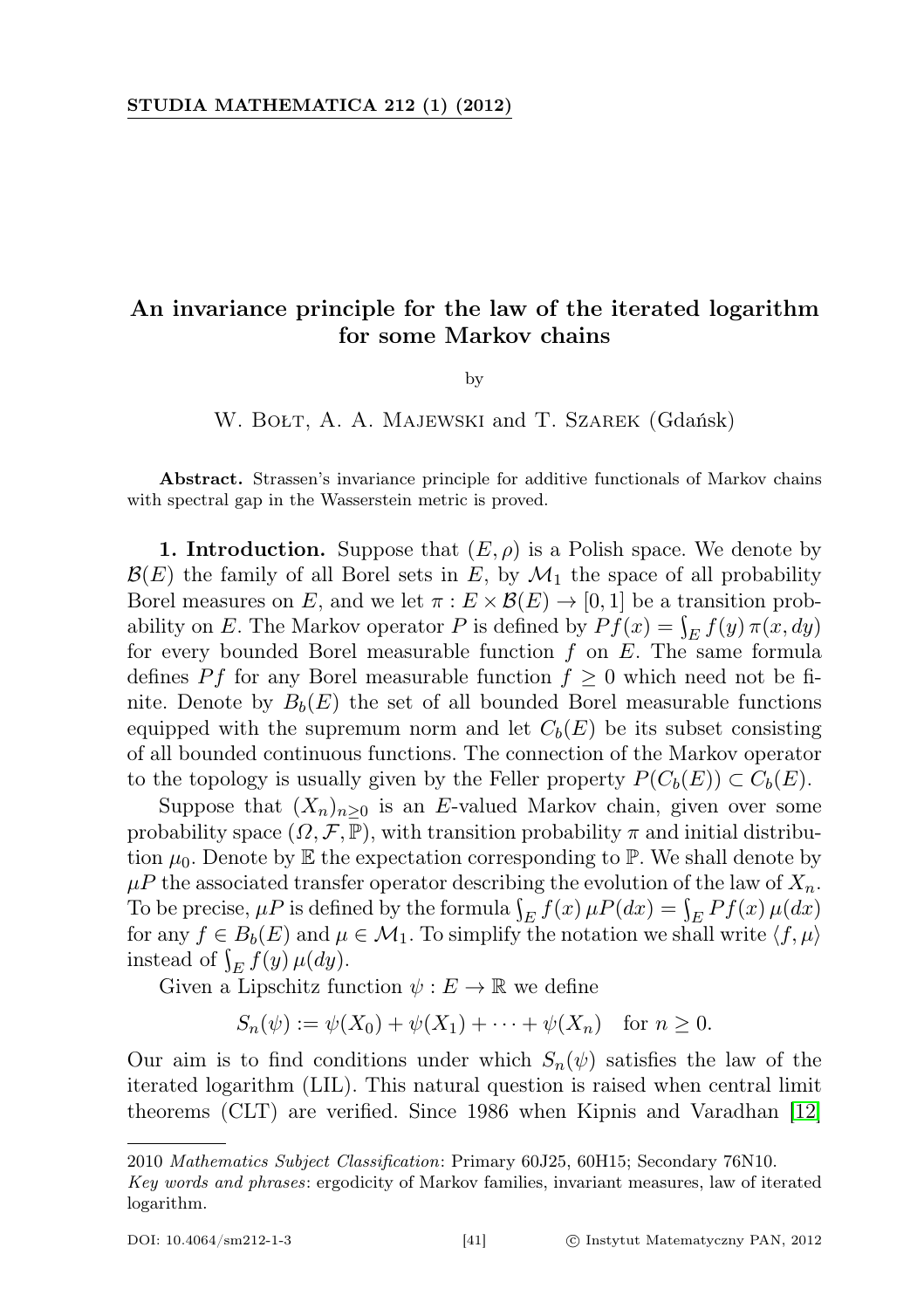proved the central limit theorem for additive functionals of stationary reversible ergodic Markov chains, there has been a huge amount of reviving attempts to do this in various settings and under different conditions (see [\[16,](#page-12-1) [17\]](#page-12-2)). A common factor of those results was that they were established with respect to the stationary probability law of the chain. In [\[2,](#page-11-0) Theorem IV.8.1] Gordin and Lifshits answered the question about the validity of the CLT with respect to the law of the Markov chain starting at some point  $x$ . Namely, they proved that for coboundaries the CLT holds for almost every x with respect to the invariant initial distribution (see also  $[6, 7]$  $[6, 7]$ ). On the other hand, Guivarc'h and Hardy [\[9\]](#page-11-3) proved the CLT for a class of Markov chains associated with the transfer operator having spectral gap. Recently Komorowski and Walczuk [\[13\]](#page-12-3) studied Markov processes with the transfer operator having spectral gap in the Wasserstein metric and proved the CLT in the non-stationary case. Other interesting results under similar assumptions were obtained by S. Kuksin and A. Shirikyan (see [\[14,](#page-12-4) [21\]](#page-12-5)).

The LIL we study in this note was also considered in many papers. There are several results governing, for instance, Harris recurrent chains [\[3,](#page-11-4) [4,](#page-11-5) [18\]](#page-12-6). Similarly CLT results are formulated mostly for stationary ergodic chains (see for instance  $(1, 5, 19, 26, 27)$  $(1, 5, 19, 26, 27)$  $(1, 5, 19, 26, 27)$  $(1, 5, 19, 26, 27)$  $(1, 5, 19, 26, 27)$ ). In the case when one is able to find a solution to the Poisson equation  $h = f + Ph$ , the problem may be reduced to the martingale case [\[8\]](#page-11-8) (see also [\[18\]](#page-12-6)). But the LIL for martingales was carefully examined in many papers (see [\[11,](#page-11-9) [10,](#page-11-10) [23,](#page-12-10) [24\]](#page-12-11)) and a lot of satisfactory results were obtained.

Our note is aimed at proving the LIL for Markov chains that have the spectral gap property in the Wasserstein metric. It is worth mentioning here that many Markov chains enjoy this property, e.g. Markov chains associated with iterated function systems or with stochastic differential equations disturbed by Poisson noise (see [\[15\]](#page-12-12)).

Our result is based upon the LIL for martingales due to Heyde and Scott (see Theorem 1 in  $[11]$ ).

2. Assumptions and auxiliary results. For every measure  $\nu \in M_1$ the law of the Markov chain  $(X_n)_{n>0}$  with transition probability  $\pi$  and initial distribution  $\nu$  is the probability measure  $\mathbb{P}_{\nu}$  on  $(E^{\mathbb{N}}, \mathcal{B}(E)^{\otimes \mathbb{N}})$  such that

$$
\mathbb{P}_{\nu}[X_{n+1} \in A \,|\, X_n = x] = \pi(x, A) \quad \text{and} \quad \mathbb{P}_{\nu}[X_0 \in A] = \nu(A),
$$

where  $x \in E$  and  $A \in \mathcal{B}(E)$ . The expectation with respect to  $\mathbb{P}_{\nu}$  is denoted by  $\mathbb{E}_{\nu}$ . For  $\nu = \delta_x$ , the Dirac measure at  $x \in E$ , we write just  $\mathbb{P}_x$  and  $\mathbb{E}_x$ .

We will make the following assumption:

(H0) the Markov operator has the Feller property, i.e.  $P(C_b(E)) \subset C_b(E)$ .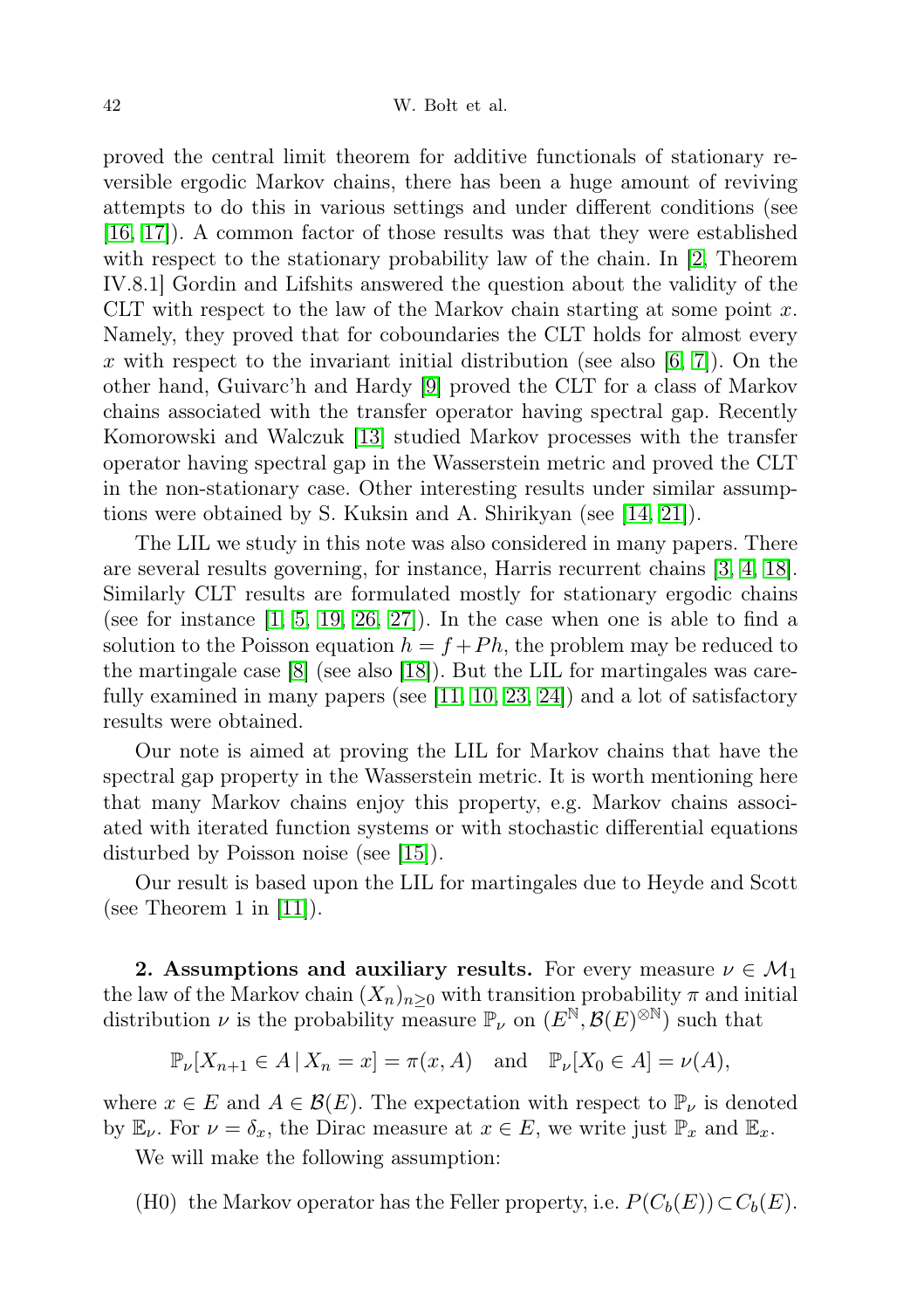We shall denote by  $\mathcal{M}_{1,1}$  the space of all probability measures with finite first moment, i.e.  $\nu \in M_{1,1}$  iff  $\nu \in M_1$  and  $\int_E \rho(x_0, x) \nu(dx) < \infty$  for some (thus all)  $x_0 \in E$ . For abbreviation we shall write  $\rho_{x_0}(x) = \rho(x_0, x)$ . Observe that every Lipschitz function (even unbounded) is integrable with respect to each  $\nu$  in  $\mathcal{M}_{1,1}$ . We assume that:

(H1) for any  $\nu \in M_{1,1}$  we have  $\nu P \in M_{1,1}$ .

It may be proved that  $\mathcal{M}_{1,1}$  is a complete metric space when equipped with the Wasserstein metric

 $d(\nu_1, \nu_2) = \sup\{|f, \nu_1\rangle - \langle f, \nu_2\rangle| : f : E \to \mathbb{R}, \text{Lip } f \leq 1\}$  for  $\nu_1, \nu_2 \in \mathcal{M}_{1,1}$ . Here Lip  $f$  denotes the Lipschitz constant of  $f$ . Convergence in the Wasserstein metric is equivalent to weak convergence plus convergence of the first moment (see e.g. [\[25,](#page-12-13) Theorem 6.9]). The main assumption made in our note is that the Markov operator  $P$  is contractive with respect to the Wasserstein metric, i.e.

(H2) there exist  $\gamma \in (0,1)$  and  $c > 0$  such that

(2.1) 
$$
d(\nu_1 P^n, \nu_2 P^n) \le c\gamma^n d(\nu_1, \nu_2)
$$
 for  $n \ge 1, \nu_1, \nu_2 \in \mathcal{M}_{1,1}$ .

Assumption (H2) is called the *spectral gap property*. Let  $\mu \in M_{1,1}$ . From now on we assume that the initial distribution of  $(X_n)_{n>0}$  is  $\mu$ . Moreover,

(H3) there exist  $x_0 \in E$  and  $\delta > 0$  such that

(2.2) 
$$
\sup_{n\geq 0} \mathbb{E}_{\mu} \rho_{x_0}^{2+\delta}(X_n) = \sup_{n\geq 0} \int \rho_{x_0}^{2+\delta} d(\mu P^n) < \infty.
$$

It is easy to prove that under assumptions  $(H0)$ – $(H2)$  there exists a unique invariant (ergodic) measure  $\mu_* \in \mathcal{M}_1$ . In particular,  $\mu_* \in \mathcal{M}_{1,1}$ . The proof in [\[13\]](#page-12-3) was given for Markov processes with continuous time but it still remains valid in the discrete case. In the stationary case, (H3) means that  $\rho_{x_0}^{2+\delta}$  is in  $L_1(\mu_*)$ .

Let  $n_0 \geq 2$  be such that

$$
\gamma_0 = c^2 \gamma^{n_0} < 1.
$$

We start this part of the paper with a rather technical lemma.

LEMMA 2.1. Let  $g_{n,k}: E^{2(k+n)} \to \mathbb{R}$ , for arbitrary  $k, n \geq 1$ , be Lipschitz continuous functions in each variable with the same Lipschitz constant L. Then there exists a constant  $L$ , depending only on  $L$ , such that the function

<span id="page-2-0"></span>
$$
(2.3)
$$

$$
H_{n,k}(x) = \int_{E} \pi_1(x, dy_1) \int_{E} \pi_2(y_1, dy_2) \cdots \int_{E} \pi_{2(k+n)-1}(y_{2(k+n)-2}, dy_{2(k+n)-1})
$$
  
 
$$
\times \int_{E} \pi_{2(k+n)}(y_{2(k+n)-1}, dy_{2(k+n)}) g_{n,k}(y_1, \dots, y_{2(k+n)}),
$$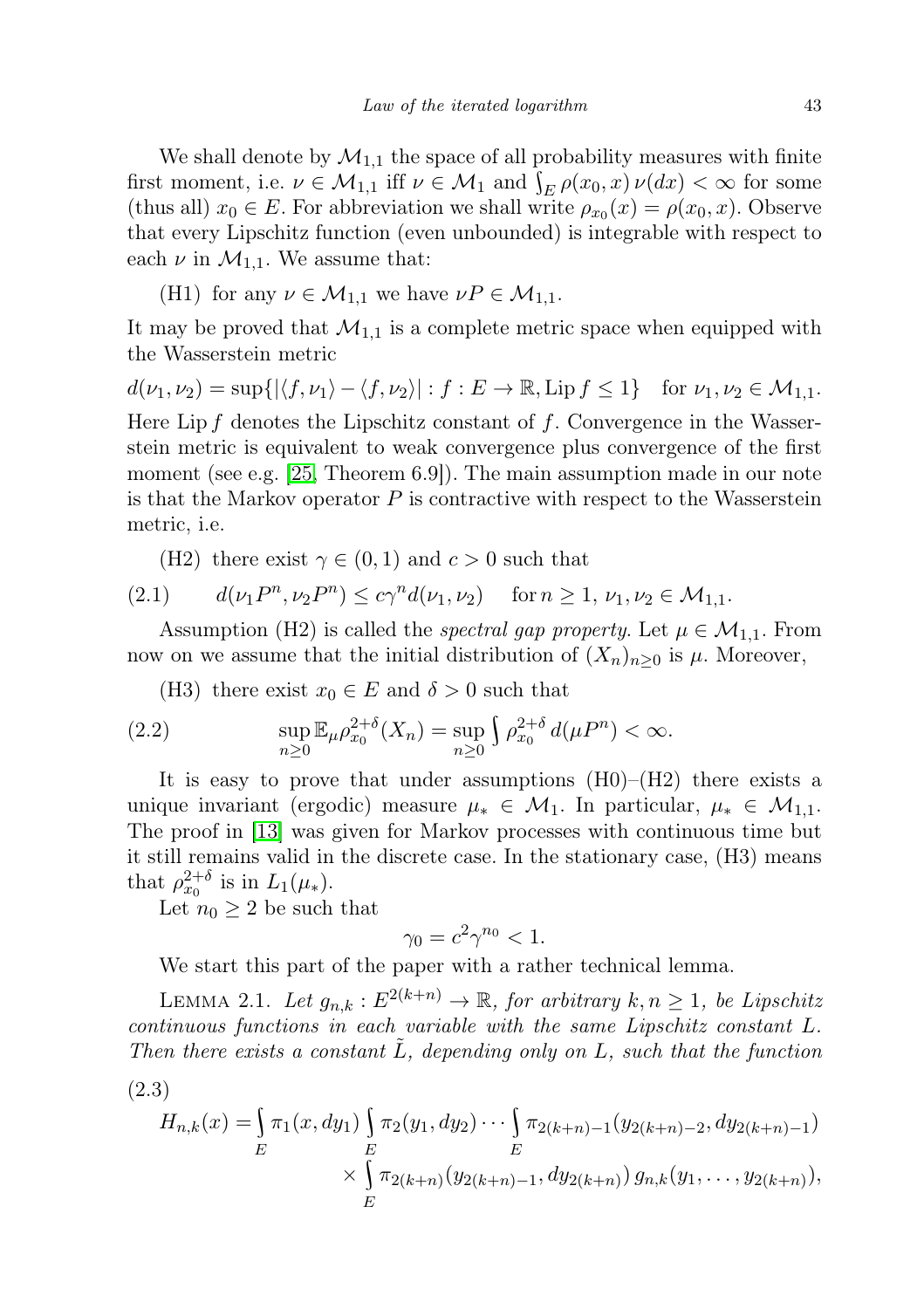where  $\pi_l(y_{l-1}, dy_l) = \delta_{y_{l-1}} P^{k_l}(dy_l)$ ,  $k_l \geq 1$  and additionally  $k_l \geq n_0 - 1$  for all even l, is Lipschitzean with Lipschitz constant  $\tilde{L}$ .

*Proof.* Define the functions  $g_j : E^j \to \mathbb{R}$  by the formula

$$
g_j(y_0, y_1, \dots, y_{j-1}) = \int_E \pi_j(y_{j-1}, dy_j) \int_E \pi_{j+1}(y_j, dy_{j+1}) \times \dots
$$
  
 
$$
\times \int_E \pi_{2(k+n)}(y_{2(k+n)-1}, dy_{2(k+n)}) g_{n,k}(y_1, \dots, y_{2(k+n)}) \text{ for } j = 1, \dots, 2(k+n).
$$

Let  $\mathcal{L}_{i,l}$  for  $j = 1, \ldots, 2(k+n)$  and  $l = 0, \ldots, j-1$  denote the Lipschitz constant of  $g_j$  with respect to  $y_l$ . Then the Lipschitz constant of  $H_{n,k}$  is equal to  $\mathcal{L}_{1,0}$ . It is obvious that  $\mathcal{L}_{j,l} \leq L$  for  $0 \leq l < j-1, j > 1$ . To evaluate  $\mathcal{L}_{j,j-1}$  fix  $y_0, y_1, \ldots, y_{j-2}$  and  $\tilde{y}_{j-1}, \hat{y}_{j-1}$ . Then we have

$$
g_j(y_0, y_1, \ldots, y_{j-2}, \hat{y}_{j-1}) - g_j(y_0, y_1, \ldots, y_{j-2}, \tilde{y}_{j-1})
$$
  
\n
$$
= \int_{E} \pi_j(\hat{y}_{j-1}, dy_j) g_{j+1}(y_0, y_1, \ldots, \hat{y}_{j-1}, y_j)
$$
  
\n
$$
- \int_{E} \pi_j(\tilde{y}_{j-1}, dy_j) g_{j+1}(y_0, y_1, \ldots, \tilde{y}_{j-1}, y_j)
$$
  
\n
$$
= \int_{E} \pi_j(\hat{y}_{j-1}, dy_j) (g_{j+1}(y_0, y_1, \ldots, \hat{y}_{j-1}, y_j) - g_{j+1}(y_0, y_1, \ldots, \tilde{y}_{j-1}, y_j))
$$
  
\n
$$
+ \int_{E} \pi_j(\hat{y}_{j-1}, dy_j) g_{j+1}(y_0, y_1, \ldots, \tilde{y}_{j-1}, y_j)
$$
  
\n
$$
- \int_{E} \pi_j(\tilde{y}_{j-1}, dy_j) g_{j+1}(y_0, y_1, \ldots, \tilde{y}_{j-1}, y_j),
$$

and consequently

$$
|g_j(y_0, y_1, \dots, \hat{y}_{j-1}) - g_j(y_0, y_1, \dots, \tilde{y}_{j-1})|
$$
  
\n
$$
\leq \mathcal{L}_{j+1, j-1} \rho(\hat{y}_{j-1}, \tilde{y}_{j-1}) \int_{E} \pi_j(\hat{y}_{j-1}, dy_j) + |\langle P^{k_j} \tilde{g}_{j+1}, \delta_{\hat{y}_j} \rangle - \langle P^{k_j} \tilde{g}_{j+1}, \delta_{\tilde{y}_j} \rangle|
$$
  
\n
$$
\leq L \rho(\hat{y}_{j-1}, \tilde{y}_{j-1}) + c_j \mathcal{L}_{j+1, j} \rho(\hat{y}_{j-1}, \tilde{y}_{j-1}),
$$

where  $c_j = c\gamma$  if j odd,  $c_j = c\gamma^{n_0-1}$  if j even, and

$$
\tilde{g}_{j+1}(\cdot) = g_{j+1}(y_0, y_1, \ldots, y_{j-2}, \tilde{y}_{j-1}, \cdot).
$$

Hence

$$
\mathcal{L}_{j,j-1} \leq L + c_j \mathcal{L}_{j+1,j}
$$
 for  $j = 1, ..., 2(k+n) - 1$ .

Since  $\mathcal{L}_{2(k+n),2(k+n)-1} \leq L$ , an easy computation shows that

$$
\mathcal{L}_{1,0} \leq \frac{L(c\gamma + 1)}{1 - \gamma_0}.
$$

This completes the proof. ■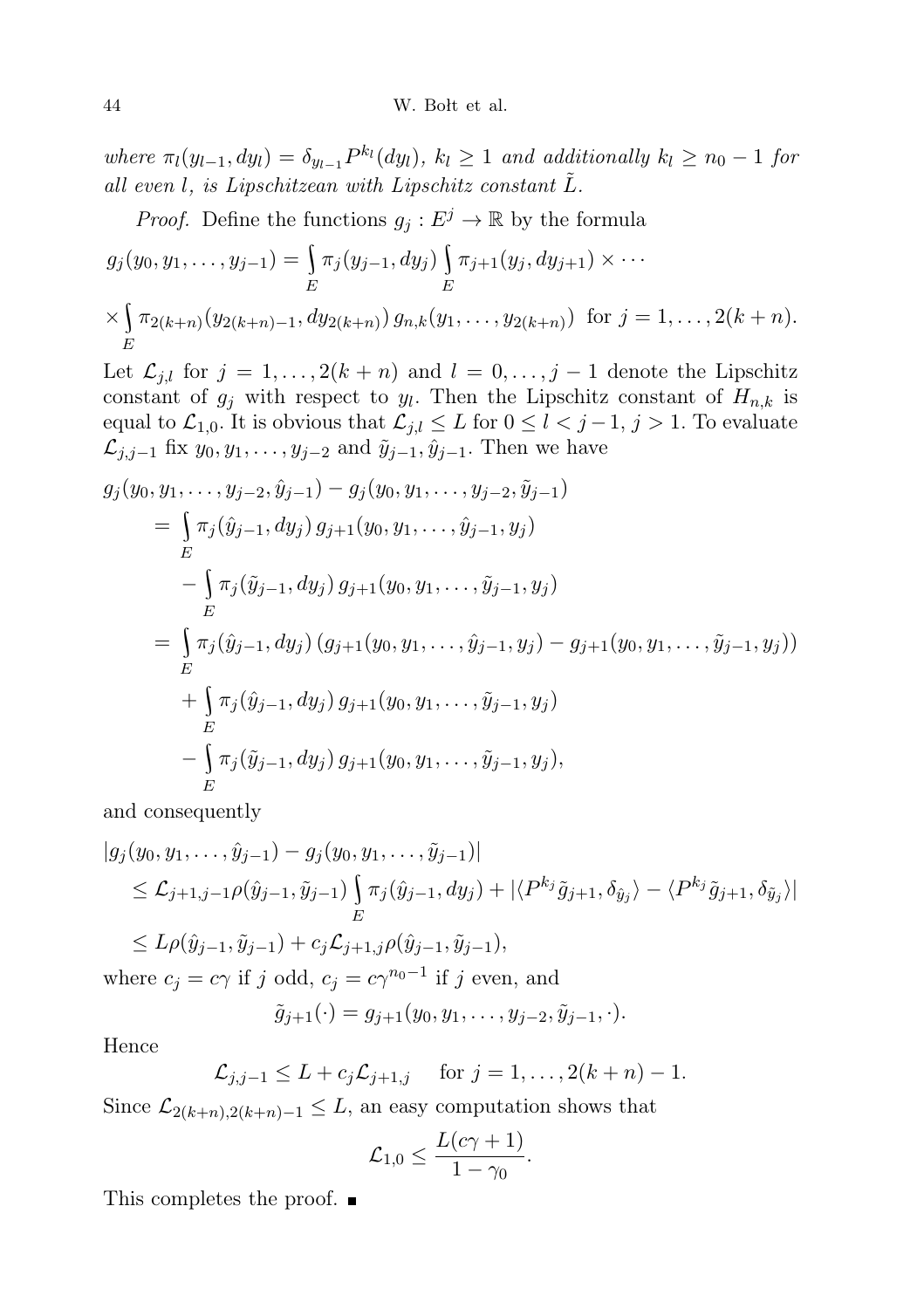## 3. The law of the iterated logarithm

3.1. A martingale result. We start by recalling a classical result due to C. C. Heyde and D. J. Scott [\[11\]](#page-11-9). Let  $\{M_n, \mathcal{F}_n : n \geq 0\}$  be a martingale on the probability space  $(\Omega, \mathcal{F}, \mathbb{P})$  where  $\mathcal{F}_0 = {\Omega, \emptyset}$  and  $\mathcal{F}_n$  is the  $\sigma$ -field generated by  $M_1, \ldots, M_n$  for  $n > 0$ . Let  $Z_0 = M_0 = 0$  P-a.s. and  $Z_n =$  $M_n - M_{n-1}$  for  $n \ge 1$ . Further, let  $s_n^2 = \mathbb{E} M_n^2 < \infty$ .

We consider the metric space  $(C, \tilde{\rho})$  of all real-valued continuous functions on [0, 1] with

$$
\tilde{\rho}(x, y) = \sup_{0 \le t \le 1} |x(t) - y(t)| \quad \text{ for } x, y \in C.
$$

Let K be the set of absolutely continuous functions  $x \in C$  such that  $x(0) = 0$ and  $\int_0^1 (x'(t))^2 dt \le 1$ .

Define a real function g on  $[0, \infty)$  by  $g(s) = \sup\{n : s_n^2 \leq s\}$ . We define a sequence of real random functions  $\eta_n$  on [0, 1], for  $n > g(e)$ , by

$$
\eta_n(t) = \frac{M_k + (s_n^2 t - s_k^2)(s_{k+1}^2 - s_k^2)^{-1} Z_{k+1}}{\sqrt{2s_n^2 \log \log s_n^2}}
$$

if  $s_k^2 \leq s_n^2 t \leq s_{k+1}^2$ ,  $k = 1, ..., n-1$ , and

$$
\eta_n(t) = 0 \quad \text{ for } n \le g(e).
$$

PROPOSITION 3.1 (Theorem 1 in [\[11\]](#page-11-9)). Under the above notations for the square integrable martingale  $(M_n)$ , if  $s_n^2 \to \infty$  and

<span id="page-4-1"></span>(3.1) 
$$
\sum_{n=1}^{\infty} s_n^{-4} \mathbb{E}[Z_n^4 \mathbf{1}_{\{|Z_n| < \gamma s_n\}}] < \infty \quad \text{for some } \gamma > 0,
$$

<span id="page-4-2"></span>(3.2) 
$$
\sum_{n=1}^{\infty} s_n^{-1} \mathbb{E}[|Z_n| \mathbf{1}_{\{|Z_n| \ge \epsilon s_n\}}] < \infty \quad \text{for all } \epsilon > 0,
$$

<span id="page-4-0"></span>(3.3) 
$$
s_n^{-2} \sum_{k=1}^n Z_k^2 \to 1 \quad \mathbb{P}\text{-}a.s. \text{ as } n \to \infty,
$$

then  $(\eta_n)_{n\geq 1}$  is relatively compact in C and the set of its limit points coincides with K.

**3.2. Application to Markov chains.** Let  $(E, \rho)$  be a Polish space,  $(X_n)$  a Markov chain with state space E, transition operator P satisfying conditions (H0)–(H2), and initial probability  $\mu$  satisfying (H3). Let  $\psi : E \to \mathbb{R}$ be a Lipschitz function with Lipschitz constant  $L > 0$  such that  $\langle \psi, \mu_* \rangle = 0$ (otherwise we could consider  $\tilde{\psi} = \psi - \langle \psi, \mu_* \rangle$ ).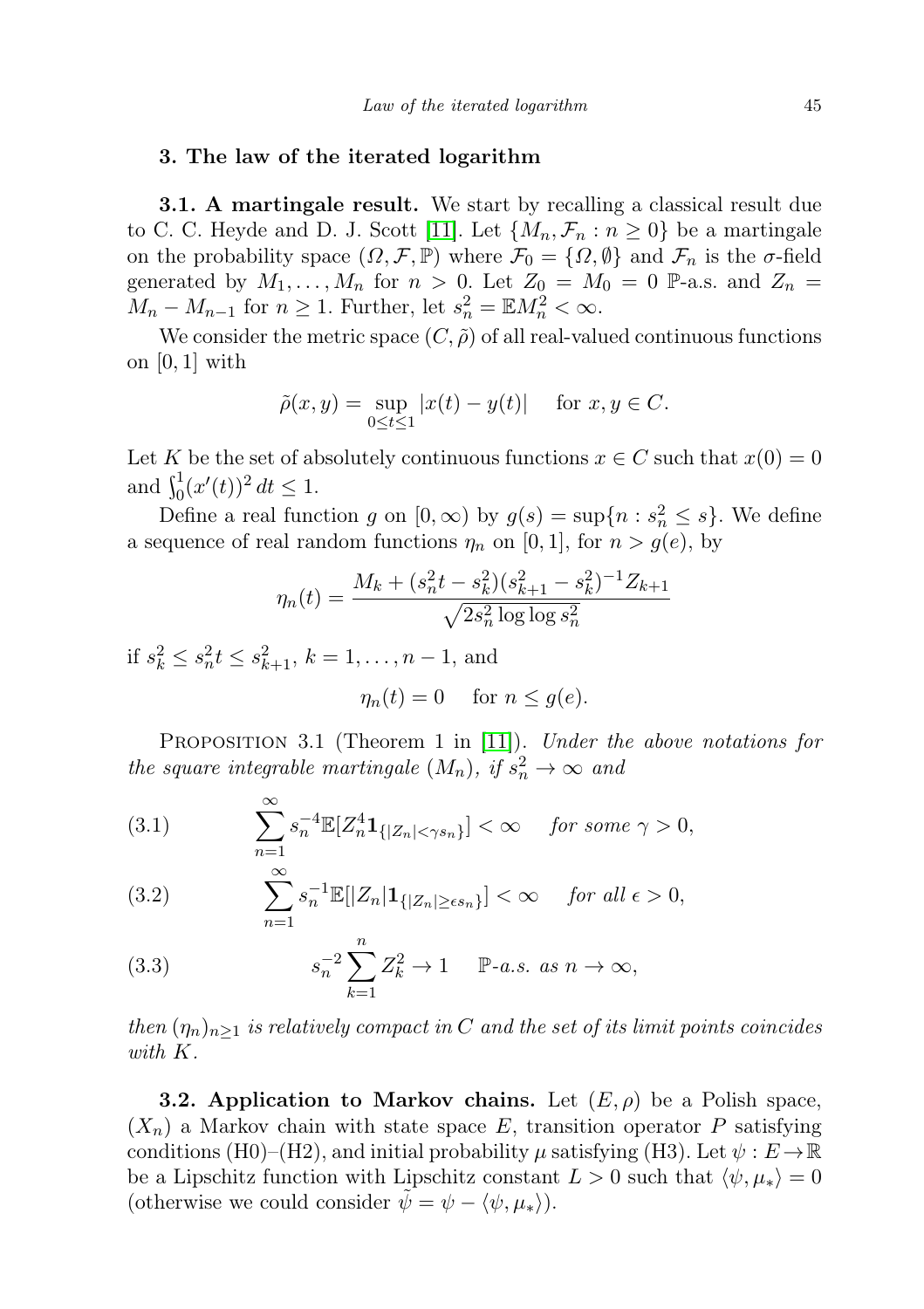For every *n* and any Lipschitz function  $\psi$ , Minkowski's inequality in  $L_{2+\delta}(\mu P^n)$  and (H3) yield

<span id="page-5-0"></span>
$$
(3.4) \quad (\mathbb{E}_{\mu}[\|\psi(X_n)|^{2+\delta}])^{1/(2+\delta)} = \left(\int_{E} |\psi(x)|^{2+\delta} d(\mu P^n)\right)^{1/(2+\delta)}
$$

$$
\leq |\psi(x_0)| + L\left(\int_{E} \rho_{x_0}^{2+\delta} d(\mu P^n)\right)^{1/(2+\delta)} < \infty
$$

and consequently  $\sup_{n\geq 0} \mathbb{E}_{\mu} [|\psi(X_n)|^{2+\delta}] < \infty$ .

We have

$$
\sum_{i=0}^{\infty} |P^i \psi(x)| = \sum_{i=0}^{\infty} |\langle \psi, \delta_x P^i \rangle - \langle \psi, \mu_* P^i \rangle| \le c d(\delta_x, \mu_*) \sum_{i=0}^{\infty} \gamma^i < \infty,
$$

by (H2). Thus we may define the function

$$
\chi(x) := \sum_{i=0}^{\infty} P^i \psi(x) \quad \text{ for } x \in E.
$$

We easily check that  $\chi$  is a Lipschitz function (see Lemma 4.5 of [\[13\]](#page-12-3)) and satisfies the Poisson equation  $\chi - P\chi = \psi$ .

It is well known (see e.g. [\[8\]](#page-11-8)) that

$$
M_n = \chi(X_n) - \chi(X_0) + \sum_{i=0}^{n-1} \psi(X_i) \quad \text{for } n \ge 0
$$

is a martingale on the space  $(E^{\mathbb{N}}, \mathcal{B}(E)^{\otimes \mathbb{N}}, \mathbb{P}_{\mu})$  with respect to the natural filtration; its square integrable martingale differences are of the form

$$
Z_n = \chi(X_n) - \chi(X_{n-1}) + \psi(X_{n-1}) \quad \text{for } n \ge 1.
$$

Observe that  $\mathbb{E}_{\mu_*}Z_1^2 < \infty$ . Indeed, we easily check that  $x \mapsto \mathbb{E}_x(Z_1^2 \wedge k)$ is a bounded continuous function for any  $k \geq 1$ . Further, as  $\mathbb{E}_{\mu}P^{n}(Z_{1}^{2} \wedge k)$  $=\int_E \mathbb{E}_x(Z_1^2 \wedge k) \mu P^n(dx) \to \mathbb{E}_{\mu_*}(Z_1^2 \wedge k)$  for any  $k \geq 1$  as  $n \to \infty$  and  $\sup_{n\geq 0}^{\infty} \mathbb{E}_{\mu} P^n(Z_1^2) < \infty$ , we conclude that  $\mathbb{E}_{\mu_*}(Z_1^2) < \infty$ .

Set

<span id="page-5-1"></span>
$$
\sigma^2 := \mathbb{E}_{\mu_*} Z_1^2.
$$

We have

(3.5) 
$$
\lim_{n \to \infty} \mathbb{E}_{\mu} Z_n^2 = \lim_{n \to \infty} \mathbb{E}_{\mu} P^n Z_1^2 = \sigma^2.
$$

REMARK. The variance  $\sigma^2$  defined above and the variance which appears as the variance of the limiting normal distribution in the CLT (see eg. [\[6\]](#page-11-1) and [\[8\]](#page-11-8)) are the same. One can prove that the function  $\chi$  which solves the Poisson equation for  $\psi$  is in  $L_2(\mu_*)$ , just as we proved  $E_{\mu_*}(Z_1^2) < \infty$ . By [\[8\]](#page-11-8) the martingale differences are in fact  $Z_n = \chi(X_n) - P\chi(X_{n-1})$ , and it can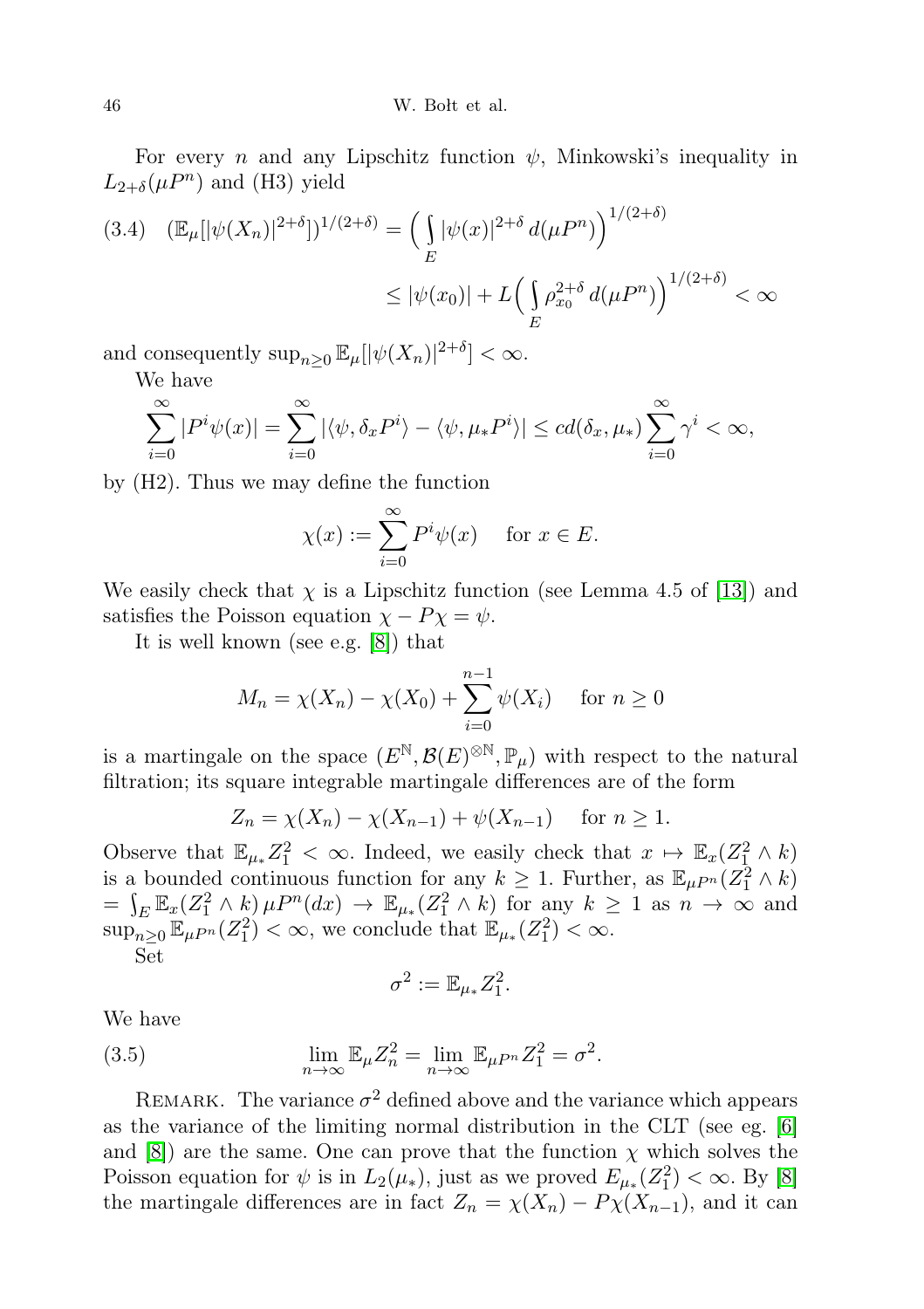be easily computed that

(3.6) 
$$
\sigma^2 = E_{\mu_*}(Z_1^2) = E_{\mu_*}[\chi(X_1) - P\chi(X_0)]^2
$$

$$
= \int_{E} \chi^2 d\mu_* - \int_{E} (P\chi)^2 d\mu_*;
$$

the last term is precisely the variance of the limiting normal distribution given in [\[8\]](#page-11-8). The fact that  $\chi$  is in  $L_2(\mu_*)$  also yields for  $\mu_*$ -almost every x the CLT in  $(\Omega, \mathcal{F}, \mathbb{P}_x)$ , by [\[2,](#page-11-0) Theorem IV.8.1].

In fact, since  $\chi$  and  $\psi$  are Lipschitzean, we have  $\sup_{n\geq 1} \mathbb{E}_{\mu} |Z_n|^{2+\delta} < \infty$ , by Minkowski's inequality and [\(3.4\)](#page-5-0). Further, observe that

$$
\sup_{n\geq 1} \mathbb{E}_{\mu}(Z_n^2 \mathbf{1}_{\{|Z_n|^2 \geq k\}}) \leq k^{-\delta/2} \sup_{n\geq 1} \mathbb{E}_{\mu} |Z_n|^{2+\delta} \to 0
$$

as  $k \to \infty$ . Therefore, condition [\(3.5\)](#page-5-1) follows from the fact that  $\mathbb{E}_{\mu}P^{n}(Z_1^2 \wedge k)$  $\to \mathbb{E}_{\mu_*}(Z_1^2 \wedge k)$  as  $n \to \infty$  for any  $k \geq 1$ . Finally, we obtain, by orthogonality of the martingale differences,

$$
\lim_{n \to \infty} \frac{s_n^2}{n} = \lim_{n \to \infty} \frac{\mathbb{E}_{\mu} M_n^2}{n}
$$

$$
= \lim_{n \to \infty} \frac{\sum_{i=1}^n \mathbb{E}_{\mu} Z_i^2}{n} = \sigma^2.
$$

LEMMA 3.2. The square integrable martingale differences  $(Z_n)_{n>1}$  satisfy

(3.7) 
$$
\frac{1}{n}\sum_{l=1}^{n} Z_{l}^{2} \to \sigma^{2} \quad \mathbb{P}_{\mu} \text{-} a.s. \text{ as } n \to \infty,
$$

and consequently condition [\(3](#page-4-0).3) holds if  $\sigma^2 > 0$ .

*Proof.* First observe that it is enough to show that for any  $i \in \{1, \ldots, n_0\}$ we have

$$
\frac{1}{n}\sum_{l=1}^{n}Z_{i+ln_{0}}^{2}\to\sigma^{2}\quad\mathbb{P}_{\mu}\text{-a.s. as }n\to\infty.
$$

If we show that both the functions

$$
x \mapsto \mathbb{E}_x \bigg( \bigg| \liminf_{n \to \infty} \bigg( \frac{1}{n} \sum_{l=1}^n Z_{i+ln_0}^2 \bigg) - \sigma^2 \bigg| \wedge 1 \bigg)
$$

and

$$
x \mapsto \mathbb{E}_x \bigg( \bigg| \limsup_{n \to \infty} \bigg( \frac{1}{n} \sum_{l=1}^n Z_{i+ln_0}^2 \bigg) - \sigma^2 \bigg| \wedge 1 \bigg)
$$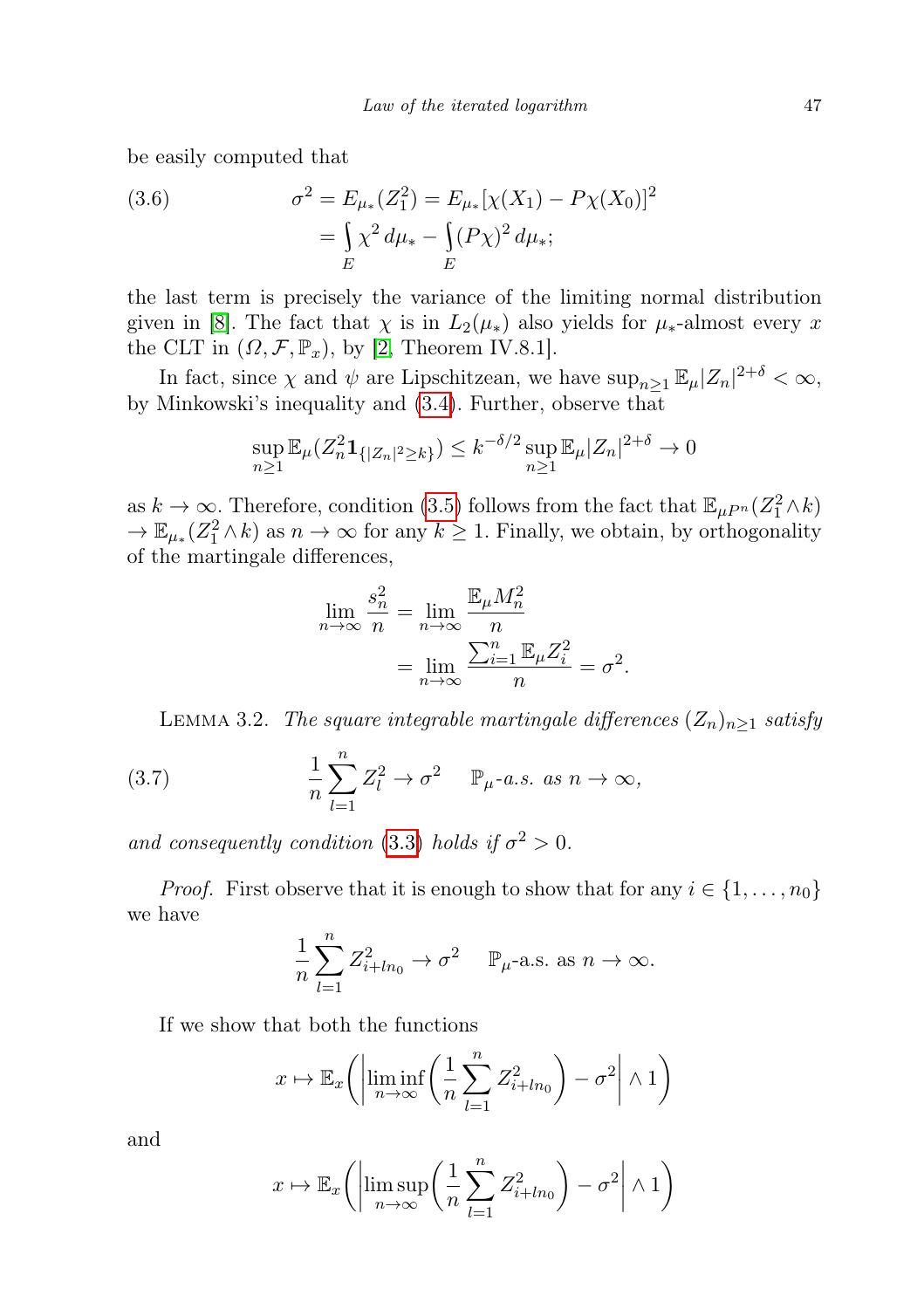are continuous, we shall be done. Indeed, then we have

$$
\mathbb{E}_{\mu}\left(\left|\liminf_{n\to\infty}\left(\frac{1}{n}\sum_{l=1}^{n}Z_{i+ln_{0}}^{2}\right)-\sigma^{2}\right|\wedge 1\right) \n= \int_{E}\mathbb{E}_{x}\left(\left|\liminf_{n\to\infty}\left(\frac{1}{n}\sum_{l=1}^{n}Z_{i+ln_{0}}^{2}\right)-\sigma^{2}\right|\wedge 1\right)\mu(dx) \n= \int_{E}\mathbb{E}_{x}\left(\left|\liminf_{n\to\infty}\left(\frac{1}{n}\sum_{l=1}^{n}Z_{i+ln_{0}}^{2}\right)-\sigma^{2}\right|\wedge 1\right)\mu P^{i+mn_{0}}(dx) \n\to \mathbb{E}_{\mu_{*}}\left(\left|\liminf_{n\to\infty}\left(\frac{1}{n}\sum_{l=1}^{n}Z_{i+ln_{0}}^{2}\right)-\sigma^{2}\right|\wedge 1\right)
$$

as  $m \to \infty$ , since  $\mu P^{i+mn_0}$  converges weakly to  $\mu_*$  as  $m \to \infty$ . On the other hand, from the Birkhoff individual ergodic theorem we have

$$
\mathbb{E}_{\mu_*}\bigg(\bigg|\liminf_{n\to\infty}\bigg(\frac{1}{n}\sum_{l=1}^n Z_{i+ln_0}^2\bigg)-\sigma^2\bigg|\wedge 1\bigg)=0
$$

and consequently

$$
\mathbb{E}_{\mu}\bigg(\bigg|\liminf_{n\to\infty}\bigg(\frac{1}{n}\sum_{l=1}^n Z_{i+ln_0}^2\bigg)-\sigma^2\bigg|\wedge 1\bigg)=0,
$$

which, in turn, gives

$$
\liminf_{n \to \infty} \left( \frac{1}{n} \sum_{l=1}^{n} Z_{i+ln_0}^2 \right) = \sigma^2 \quad \mathbb{P}_{\mu} \text{-a.s.}
$$

Analogously we may show that

$$
\limsup_{n \to \infty} \left( \frac{1}{n} \sum_{l=1}^{n} Z_{i+ln_0}^2 \right) = \sigma^2 \quad \mathbb{P}_{\mu} \text{-a.s.}
$$

The remainder of the proof is devoted to showing the continuity of the relevant functions. Again, we restrict to the first function, since the proof for the second one goes in almost the same manner.

Observe that

$$
\mathbb{E}_{x}\left(\left|\liminf_{n\to\infty}\left(\frac{1}{n}\sum_{l=1}^{n}Z_{i+ln_{0}}^{2}\right)-\sigma^{2}\right|\wedge 1\right)
$$
\n
$$
=\lim_{n\to\infty}\lim_{k\to\infty}\mathbb{E}_{x}\left(\left|\min\left\{\frac{1}{n}\sum_{l=1}^{n}Z_{i+ln_{0}}^{2}-\sigma^{2},\ldots,\frac{1}{n+k}\sum_{l=1}^{n+k}Z_{i+ln_{0}}^{2}-\sigma^{2}\right\}\right|\wedge 1\right)
$$
\n
$$
=\lim_{n\to\infty}\lim_{k\to\infty}H_{n,k}(x),
$$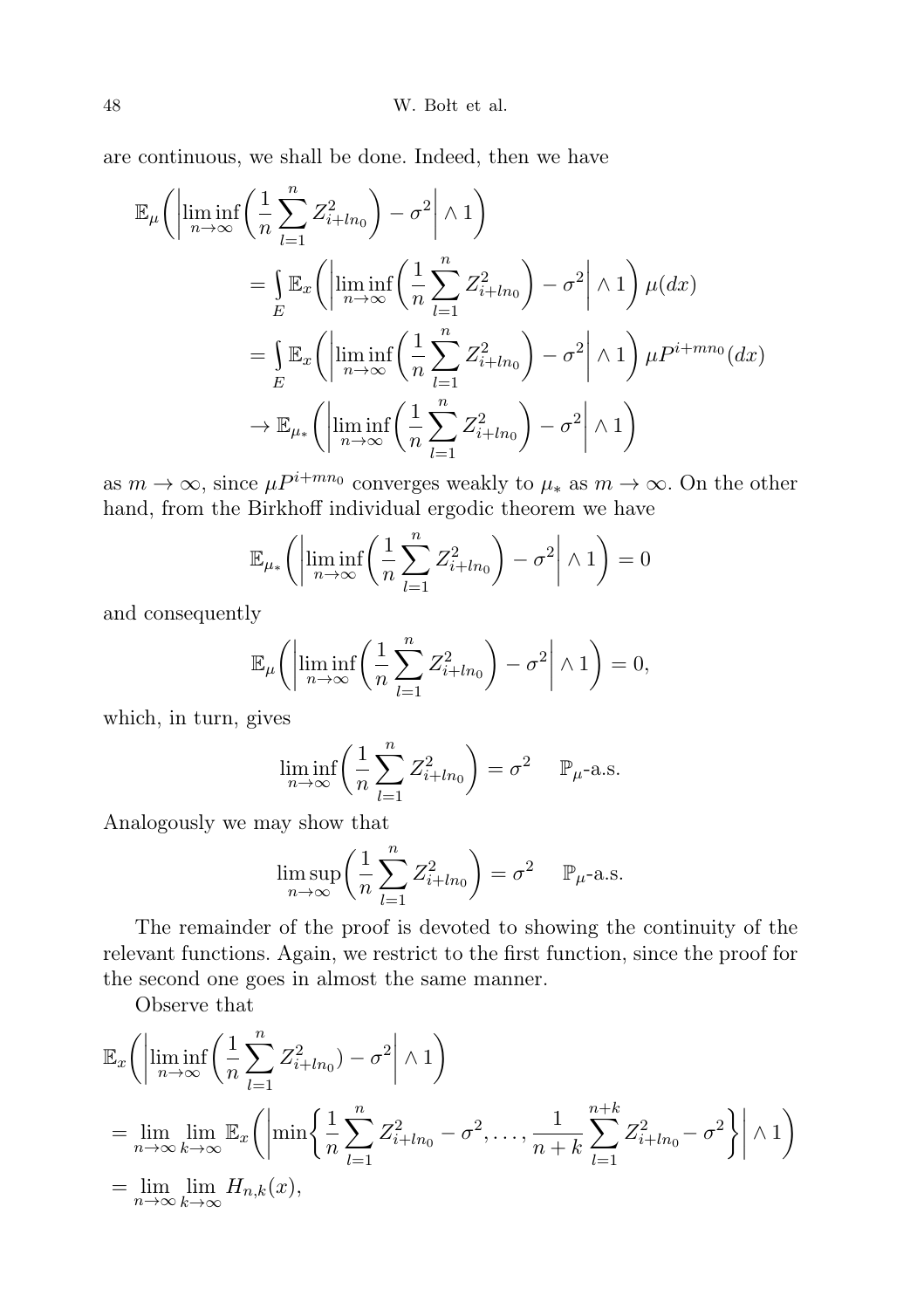where

$$
H_{n,k}(x) = \mathbb{E}_x \Big( \Big| \min \Big\{ \frac{1}{n} \Big( \sum_{l=1}^n Z_{i+ln_0}^2 \wedge n(1+\sigma^2) \Big) - \sigma^2, \dots, \frac{1}{n+k} \Big( \sum_{l=1}^{n+k} Z_{i+ln_0}^2 \wedge (n+k)(1+\sigma^2) - \sigma^2 \Big) \Big\} \Big| \wedge 1 \Big)
$$
  
= 
$$
\mathbb{E}_x \Big( \Big| \min \Big\{ \frac{1}{n} \Big( \sum_{l=1}^n (\chi(X_{i+ln_0}) - \chi(X_{i-1+ln_0}) + \psi(X_{i-1+ln_0}))^2 \wedge n(1+\sigma^2) \Big) - \sigma^2, \dots, \frac{1}{n+k} \Big( \sum_{l=1}^{n+k} (\chi(X_{i+ln_0}) - \chi(X_{i-1+ln_0}) + \psi(X_{i-1+ln_0}))^2 \Big) \Big\} \Big| \wedge 1 \Big)
$$
  

$$
\wedge (n+k)(1+\sigma^2) - \sigma^2 \Big) \Big\} \Big| \wedge 1 \Big).
$$

Set

$$
g_{n,k}(y_1,\ldots,y_{2(n+k)})
$$
  
=  $\left|\min\left\{\frac{1}{n}\left(\sum_{l=1}^n(\chi(y_{2l})-\chi(y_{2l-1})+\psi(y_{2l-1}))^2\wedge n(1+\sigma^2)\right)-\sigma^2,\ldots,\right\}\right|$   

$$
\frac{1}{n+k}\left(\sum_{l=1}^{n+k}(\chi(y_{2l})-\chi(y_{2l-1})+\psi(y_{2l-1}))^2\wedge (n+k)(1+\sigma^2)-\sigma^2\right)\right\}\right|\wedge 1
$$

so that

$$
H_{n,k}(x) = \mathbb{E}_x(g_{n,k}(X_{i+n_0-1}, X_{i+n_0}, X_{i+2n_0-1}, X_{i+2n_0}, \ldots, X_{i+2(n+k)n_0})).
$$

Observe that  $H_{n,k}$  is given by formula [\(2.3\)](#page-2-0). If we show that there exists L such that  $g_{n,k}$  is Lipschitz continuous in each variable with Lipschitz constant L (independent of  $n, k$ ), then all  $H_{n,k}$  are Lipschitzean with the same Lipschitz constant  $\tilde{L}$ , by Lemma 1. Consequently,  $\lim_{n\to\infty} \lim_{k\to\infty} H_{n,k}$  is Lipschitzean and in particular continuous. Since the minimum of any finite family of functions which are Lipschitz continuous in each variable with Lipschitz constant  $L$  is Lipschitz continuous in each variable with the same Lipschitz constant, to finish the proof it is enough to observe that the function

$$
(y_1,\ldots,y_{2p}) \mapsto \frac{1}{p} \Biggl(\sum_{l=1}^p (\chi(y_{2l}) - \chi(y_{2l-1}) + \psi(y_{2l-1}))^2 \wedge p(1+\sigma^2)\Biggr) - \sigma^2
$$

is Lipschitz continuous in each variable with Lipschitz constant  $L$  for some fixed  $L > 0$ . On the other hand, each term in the above sum is Lipschitz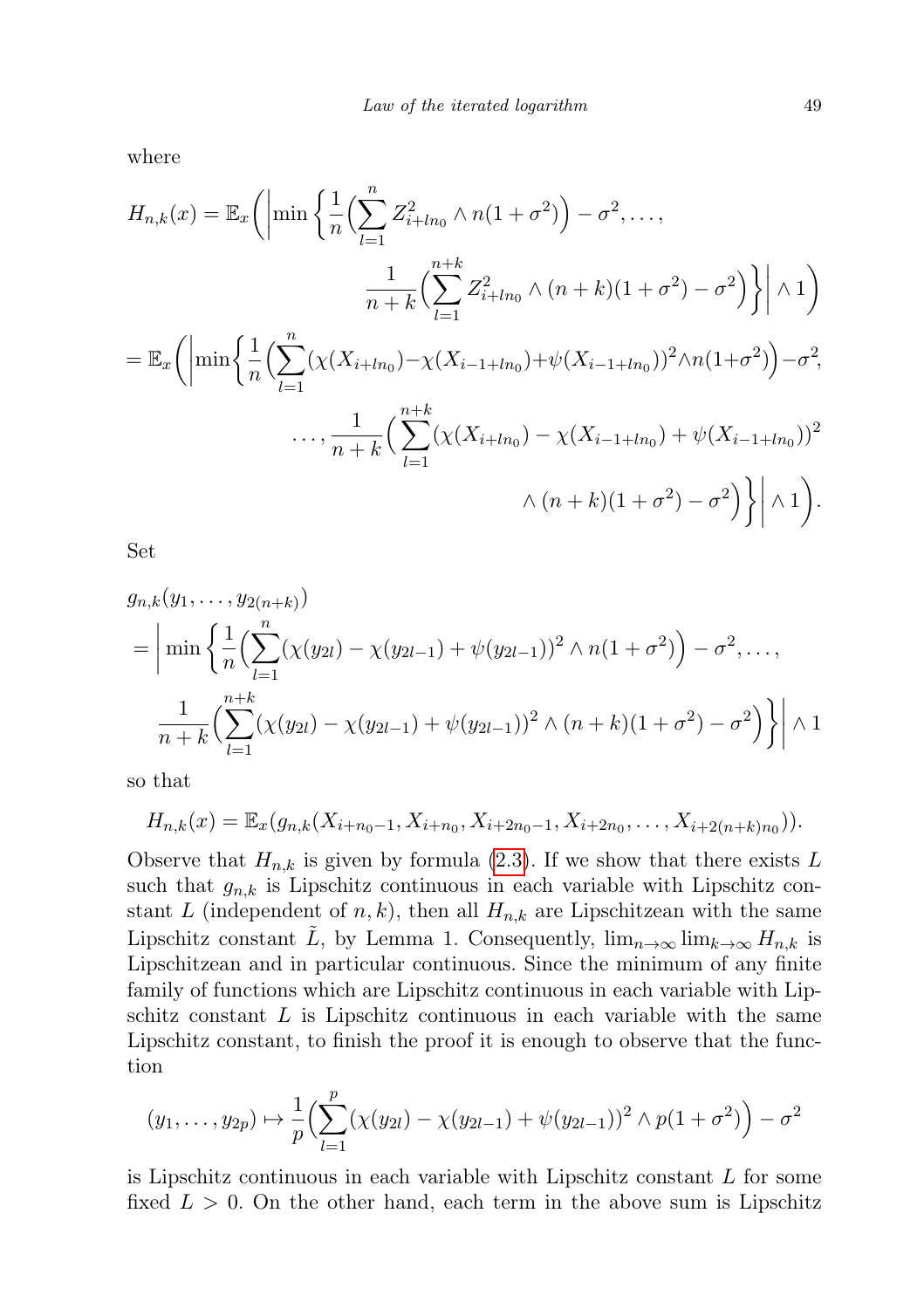continuous in each variable with Lipschitz constant

$$
(1/p)(\operatorname{Lip}\chi + \operatorname{Lip}\psi)2p(1+\sigma^2) = 2(\operatorname{Lip}\chi + \operatorname{Lip}\psi)(1+\sigma^2).
$$

Observe that each variable appears in one term in the above sum. Hence  $L \leq 2(\text{Lip }\chi + \text{Lip }\psi)(1+\sigma^2)$ , which finishes the proof.

Note that following the proof of the previous lemma we could show that the Markov chain considered satisfies the strong law of large numbers (SLLN). This, however, follows directly from Theorem 2.1 in [\[20\]](#page-12-14).

LEMMA 3.3. Let  $\sigma^2 > 0$ . Under assumptions (H0)–(H3) the square integrable martingale differences  $(Z_n)_{n>1}$  satisfy conditions [\(3.1\)](#page-4-1), [\(3.2\)](#page-4-2).

*Proof.* Since  $\sup_{n\geq 1} \mathbb{E}_{\mu} |Z_n|^{2+\delta} < \infty$ , where  $\delta$  is the constant given in (H3), we have

$$
\sum_{n=1}^{\infty} s_n^{-4} \mathbb{E}_{\mu} [Z_n^4 \mathbf{1}_{\{|Z_n| < \gamma s_n\}}] \leq \sum_{n=1}^{\infty} s_n^{-4} \gamma^{2-\delta} s_n^{2-\delta} \mathbb{E}_{\mu} |Z_n|^{2+\delta}
$$
\n
$$
\leq \gamma^{2-\delta} \sup_{n \geq 1} \mathbb{E}_{\mu} |Z_n|^{2+\delta} \sum_{n=1}^{\infty} s_n^{-2-\delta}.
$$

On the other hand, the condition  $s_n^2/n \to \sigma^2$  as  $n \to \infty$  gives  $\sum_{n=1}^{\infty} s_n^{-2-\delta}$  $< \infty$ , which completes the proof of condition [\(3.1\)](#page-4-1).

To show condition [\(3.2\)](#page-4-2) observe that

$$
\sum_{n=1}^{\infty} s_n^{-1} \mathbb{E}_{\mu}[|Z_n| \mathbf{1}_{\{|Z_n| \ge \epsilon s_n\}}] \le \sum_{n=1}^{\infty} s_n^{-1} \mathbb{E}_{\mu}[|Z_n|^{2+\delta}/(\epsilon s_n)^{1+\delta}]
$$
  

$$
\le \epsilon^{-1-\delta} \sup_{n \ge 1} \mathbb{E}_{\mu}|Z_n|^{2+\delta} \sum_{n=1}^{\infty} s_n^{-2-\delta} < \infty. \blacksquare
$$

## 3.3. The law of the iterated logarithm for Markov chains

THEOREM 3.4. Let  $(E, \rho)$  be a Polish space,  $(X_n)$  a Markov chain with state space E, transition operator P satisfying conditions  $(H0)$ – $(H2)$ , and initial probability  $\mu$  satisfying (H3). If  $\psi$  is a Lipschitz function with  $\langle \psi, \mu_* \rangle$  $= 0$  and  $\sigma^2 > 0$ , then  $\mathbb{P}_{\mu}$ -a.s. the sequence

$$
\theta_n(t) = \frac{\sum_{i=1}^k \psi(X_i) + (nt - k)\psi(X_{k+1})}{\sigma \sqrt{2n \log \log n}}
$$

for  $k \leq nt \leq k+1$ ,  $k = 1, \ldots, n-1$  and  $t > 0$ ,  $n > e$ , and  $\theta_n(t) = 0$ otherwise, is relatively compact in  $C$  and the set of its limit points coincides with K.

*Proof.* First observe that since  $s_n^2/n \to \sigma^2 > 0$  as  $n \to \infty$ , we have

$$
\frac{\sqrt{2s_n^2 \log \log s_n^2}}{\sigma \sqrt{2n \log \log n}} \to 1 \quad \text{as } n \to \infty.
$$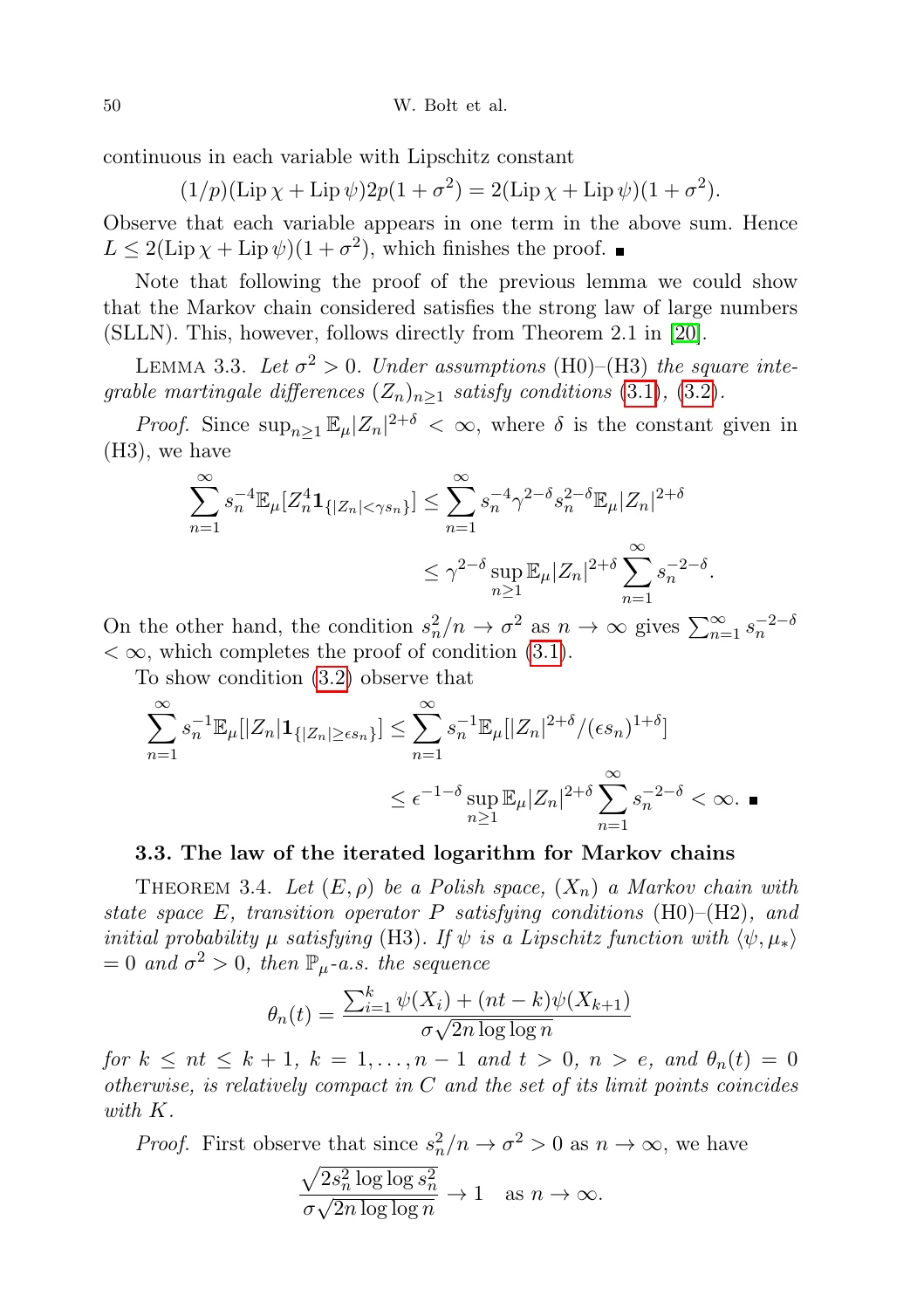Consequently, from Lemmas 3.2 and 3.3 it follows that the sequence

$$
\eta_n(t) = \frac{M_k + (s_n^2 t - s_k^2)(s_{k+1}^2 - s_k^2)^{-1} Z_{k+1}}{\sigma \sqrt{2n \log \log n}}
$$

for  $s_k^2 \leq s_n^2 t \leq s_{k+1}^2$ ,  $k = 1, ..., n-1$  and  $t > 0, n > e$ , and  $\eta_n(t) = 0$ otherwise, is relatively compact in  $C$  and the set of its limit points coincides with K (see Heyde and Scott [\[11\]](#page-11-9)). Let  $t \in (0, 1]$  and  $n \geq 1$ . Observe that if  $k \leq nt \leq k+1$ , then

$$
\frac{k\sigma^2}{s_k^2}s_k^2 \le \frac{n\sigma^2}{s_n^2}ts_n^2 \le \frac{(k+1)\sigma^2}{s_{k+1}^2}s_{k+1}^2.
$$

Set

$$
\hat{\eta}_n(t) = \frac{M_k + (nt - k)Z_{k+1}}{\sigma \sqrt{2n \log \log n}},
$$

where  $k \geq 1$  is such that  $k \leq nt \leq k+1$ . Since  $n\sigma^2/s_n^2 \to 1$  as  $n \to \infty$ , for any  $\varepsilon > 0$  we have

$$
(1 - \varepsilon)s_k^2 \le (1 + \varepsilon)s_n^2 t \le (1 + \varepsilon)^2 (1 - \varepsilon)^{-1} s_{k+1}^2
$$

for all *n* large enough. Hence there is  $t_* \in [t(1-\varepsilon)(1+\varepsilon)^{-1}, t(1+\varepsilon)(1-\varepsilon)^{-1}]$ such that  $s_k^2 \leq s_n^2 t_* \leq s_{k+1}^2$ . On the other hand, the diameter of the interval  $[s_k^2/s_n^2, s_{k+1}^2/s_n^2]$  for a fixed  $k = 1, \ldots, n-1$  converges to 0 as  $n \to \infty$ . Consequently, for any  $t > 0$  and  $n > e$  there exists  $t_n > 0$  such that  $\hat{\eta}_n(t) =$  $\eta_n(t_n)$  and  $t_n \to t$  as  $n \to \infty$ . Since the sequence  $(\eta_n(t))_{n \geq e}$  is relatively compact in  $C$  and the set of its limit points coincides with  $K$ , the sequence  $(\hat{\eta}_n(t))_{n\geq e}$  is also relatively compact and has the same set of limit points.

Fix  $\varepsilon > 0$ . Define

$$
A_n = \left\{ \omega \in \Omega : \frac{|M_n - \sum_{i=1}^{n-1} \psi(X_i)|}{\sqrt{n}} \ge \varepsilon/2 \right\}
$$
  

$$
\cup \left\{ \omega \in \Omega : \frac{|Z_{n+1} - \psi(X_n)|}{\sqrt{n}} \ge \varepsilon/2 \right\} \quad \text{for } n \ge 1.
$$

Now we are going to show that  $\sum_{n=1}^{\infty} \mathbb{P}_{\mu}(A_n) < \infty$ . Indeed, keeping in mind that  $\chi$  is Lipschitzean, by the Chebyshev inequality we obtain

$$
\mathbb{P}_{\mu}\left(\left\{\omega \in \Omega : \frac{|M_n - \sum_{i=1}^{n-1} \psi(X_i)|}{\sqrt{n}} \ge \varepsilon/2\right\}\right)
$$
  

$$
= \mathbb{P}_{\mu}\left(\left\{\omega \in \Omega : \frac{|\chi(X_n) - \chi(X_0)|}{\sqrt{n}} \ge \varepsilon/2\right\}\right)
$$
  

$$
\le c_0 \frac{\mathbb{E}(\rho_{x_0}(X_n))^{2+\delta} + \mathbb{E}(\rho_{x_0}(X_0))^{2+\delta}}{n^{1+\delta/2}} \le \frac{\tilde{c}}{n^{1+\delta/2}},
$$

by (H3), for some constant  $\tilde{c} > 0$  independent of n.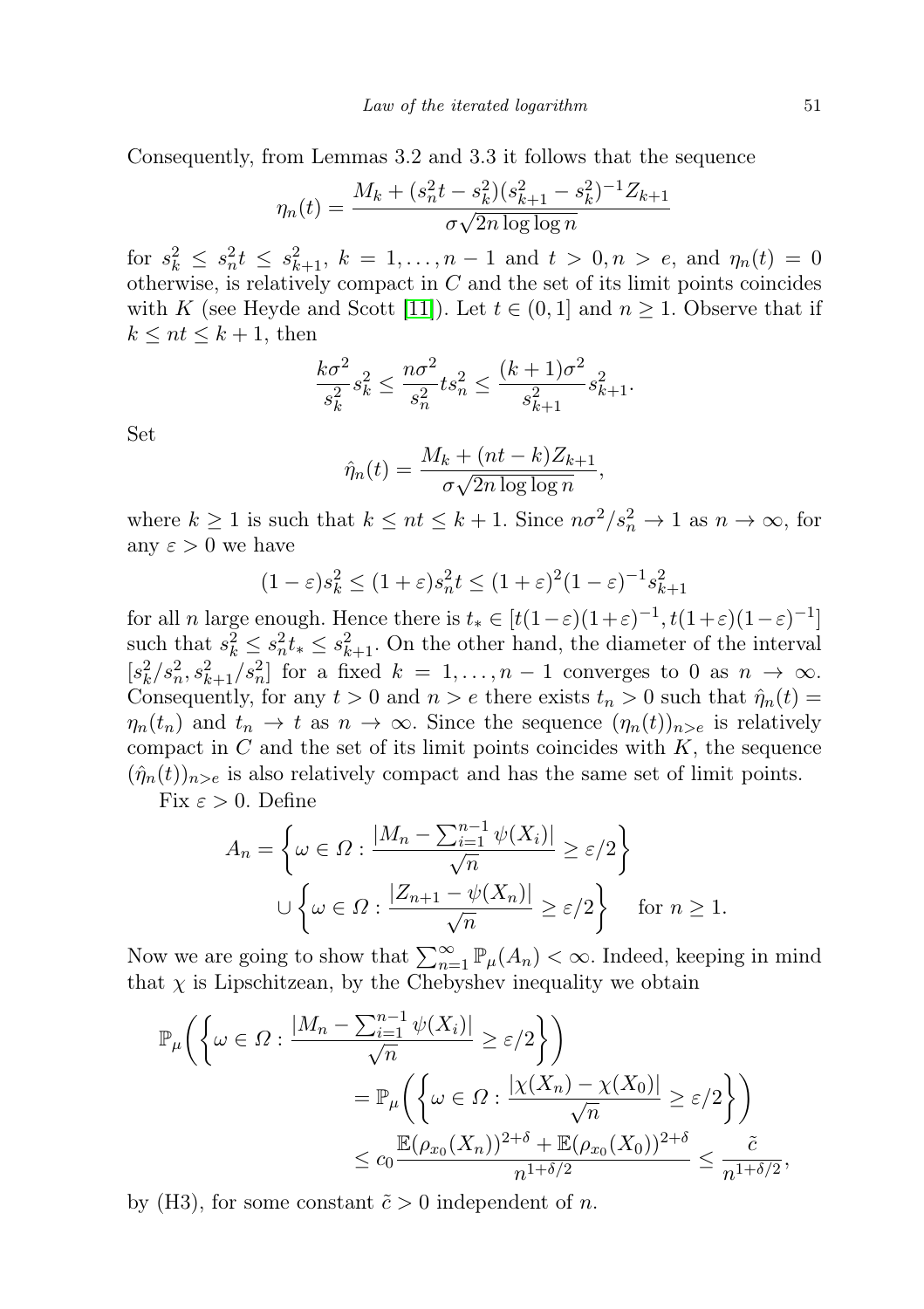Analogously, we may check that there exists a positive constant  $\hat{C}$  (independent of  $n$ ) such that

$$
\mathbb{P}_{\mu}\left(\left\{\omega \in \Omega : \frac{|Z_{n+1} - \psi(X_n)|}{\sqrt{n}} \ge \varepsilon/2\right\}\right)
$$
  
= 
$$
\mathbb{P}_{\mu}\left(\left\{\omega \in \Omega : \frac{|\chi(X_{n+1}) - \chi(X_n)|}{\sqrt{n}} \ge \varepsilon/2\right\}\right) \le \frac{\tilde{C}}{n^{1+\delta/2}},
$$

by (H3) and the Lipschitz property of  $\chi$ . Thus the series  $\sum_{n=1}^{\infty} \mathbb{P}_{\mu}(A_n)$  is convergent.

Finally, from the Borel–Cantelli lemma it follows that  $\mathbb{P}_{\mu}$ -a.s.

$$
\limsup_{n \to \infty} \sup_{0 \le t \le 1} \left| \frac{M_k + (nt - k)Z_{k+1}}{\sigma \sqrt{2n \log \log n}} - \frac{\sum_{i=1}^k \psi(X_i) + (nt - k)\psi(X_{k+1})}{\sigma \sqrt{2n \log \log n}} \right| < \varepsilon,
$$

where  $k \leq nt \leq k+1$ . Since  $\varepsilon > 0$  was arbitrary, the proof is complete.

Acknowledgements. The research of T.S. was partly supported by NSF (grant no. N N201 419139). The authors wish to express their gratitude to an anonymous referee for a thorough reading of the manuscript and valuable remarks. We have learned a lot from the report.

## References

- <span id="page-11-6"></span>[\[1\]](http://dx.doi.org/10.1023/A:1021667529846) M. A. Arcones, The law of the iterated logarithm over a stationary Gaussian sequence of random vectors, J. Theoret. Probab. 12 (1999), 615–641.
- <span id="page-11-0"></span>[2] A. N. Borodin and I. Ibragimov, Limit theorems for functionals of random walks, Trudy Mat. Inst. Steklova 195 (1994) (in Russian).
- <span id="page-11-4"></span>[3] X. Chen, Limit theorems for functionals of ergodic Markov chains with general state space, Mem. Amer. Math. Soc. 139 (1999), no. 664.
- <span id="page-11-5"></span>[\[4\]](http://dx.doi.org/10.1023/A:1021630228280) X. Chen, The law of the iterated logarithm for functionals of Harris recurrent Markov chains: self-normalization, J. Theoret. Probab. 12 (1999), 421–445.
- <span id="page-11-7"></span>[\[5\]](http://dx.doi.org/10.1142/S0219493711003206) C. Cuny, Pointwise theorems with rate with applications to limit theorems for stationary processes, Stoch. Dynam. 11 (2011), 135–155.
- <span id="page-11-1"></span>[\[6\]](http://dx.doi.org/10.1142/S0219493711003176) Y. Derriennic and M. Lin, *Variance bounding Markov chains*,  $L_2$ -uniform mean ergodicity and the CLT, Stoch. Dynam. 11 (2011), 81–94.
- <span id="page-11-2"></span>[\[7\]](http://dx.doi.org/10.1007/s004400200215) Y. Derriennic and M. Lin, The central limit theorem for Markov chains started at a point, Probab. Theory Related Fields 125 (2003), 73–76.
- <span id="page-11-8"></span>[8] M. I. Gordin and B. A. Lifšic, The central limit theorem for stationary Markov processes, Soviet Math. Dokl. 19 (1978), 392–394.
- <span id="page-11-3"></span>[9] Y. Guivarc'h et J. Hardy, Théorèmes limites pour une classe de chaînes de Markov et application aux difféomorphismes d'Anosov, Ann. Inst. H. Poincaré 24 (1988), 73–98.
- <span id="page-11-10"></span>[10] P. Hall and C. C. Heyde, Martingale Limit Theory and its Application, Academic Press, New York, 1980.
- <span id="page-11-9"></span>[\[11\]](http://dx.doi.org/10.1214/aop/1176996937) C. C. Heyde and D. J. Scott, Invariance principles for the law of the iterated logarithm for martingales and processes with stationary increments, Ann. Probab. 1 (1973), 428–436.